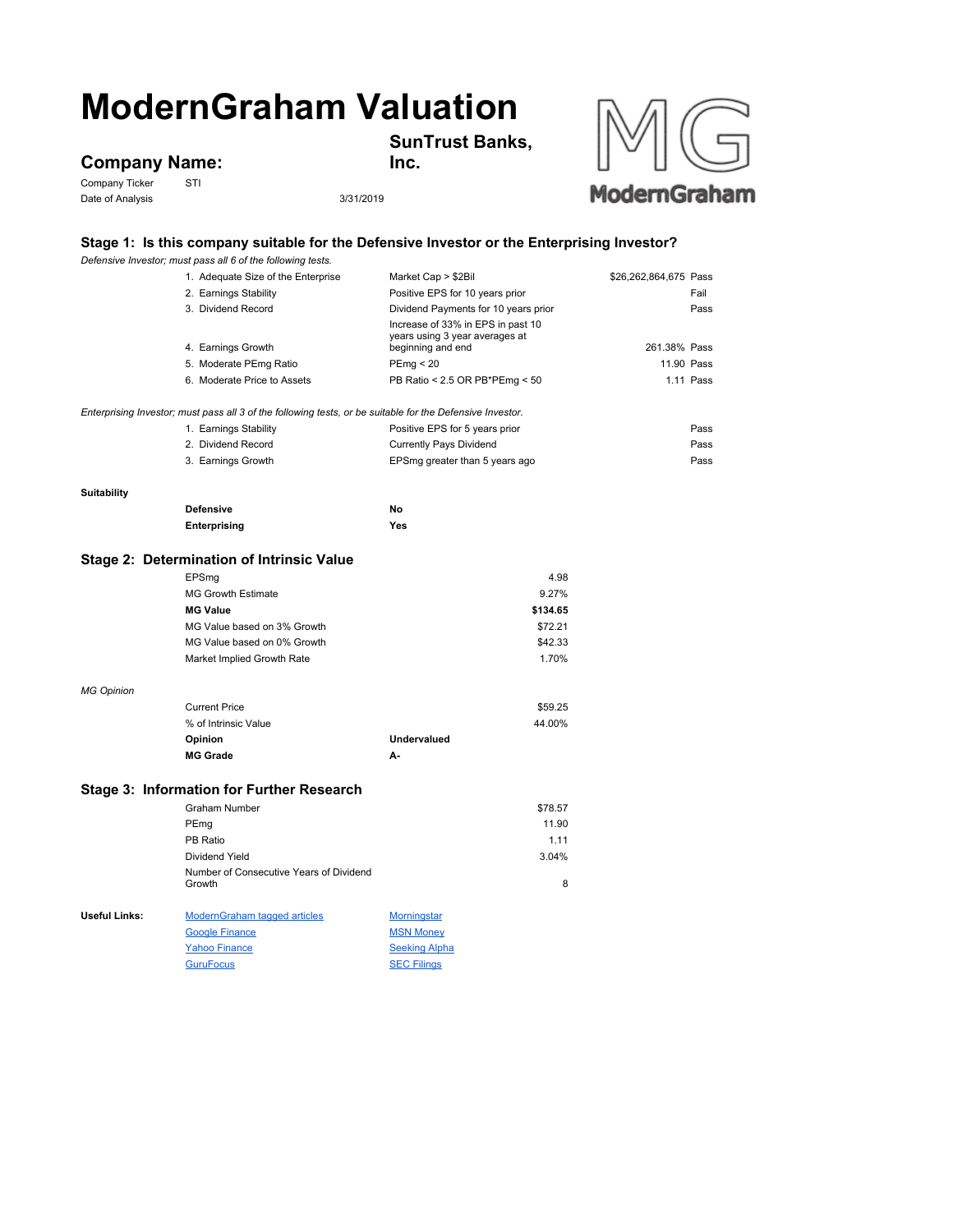| <b>EPS History</b> |          | <b>EPSmg History</b>                                |                   |
|--------------------|----------|-----------------------------------------------------|-------------------|
| Next Fiscal Year   |          |                                                     |                   |
| Estimate           |          | \$5.51 Next Fiscal Year Estimate                    | \$4.98            |
| Dec2018            | \$5.74   | Dec2018                                             | \$4.52            |
| Dec2017            | \$4.47   | Dec2017                                             | \$3.76            |
| Dec2016            | \$3.60   | Dec2016                                             | \$3.36            |
| Dec2015            | \$3.58   | Dec2015                                             | \$3.08            |
| Dec2014            | \$3.23   | Dec2014                                             | \$2.55            |
| Dec2013            | \$2.41   | Dec2013                                             | \$1.66            |
| Dec2012            | \$3.59   | Dec2012                                             | \$1.02            |
| Dec2011            | \$0.94   | Dec2011                                             | \$0.06            |
| Dec2010            | $-$0.18$ | Dec2010                                             | \$0.30            |
| Dec2009            | $-$3.98$ | Dec2009                                             | \$1.29            |
| Dec2008            | \$2.12   | Dec2008                                             | \$4.16            |
| Dec2007            | \$4.55   | Dec2007                                             | \$5.17            |
| Dec2006            | \$5.82   | Dec2006                                             | \$5.38            |
| Dec2005            | \$5.47   | Dec2005                                             | \$5.09            |
| Dec2004            | \$5.19   | Dec2004                                             | \$4.84            |
| Dec2003            | \$4.73   | Dec2003                                             | \$4.61            |
| Dec2002            |          | \$4.66 Balance Sheet Information                    | 12/1/2018         |
| Dec2001            |          | Long-Term Debt & Capital Lease<br>\$4.72 Obligation | \$15,460,000,000  |
| Dec2000            |          | \$4.30 Total Assets                                 | \$215,543,000,000 |
| Dec1999            |          | \$4.13 Intangible Assets                            | \$8,393,000,000   |
|                    |          | <b>Total Liabilities</b>                            | \$191,263,000,000 |
|                    |          | Shares Outstanding (Diluted Average)                | 452,826,000       |